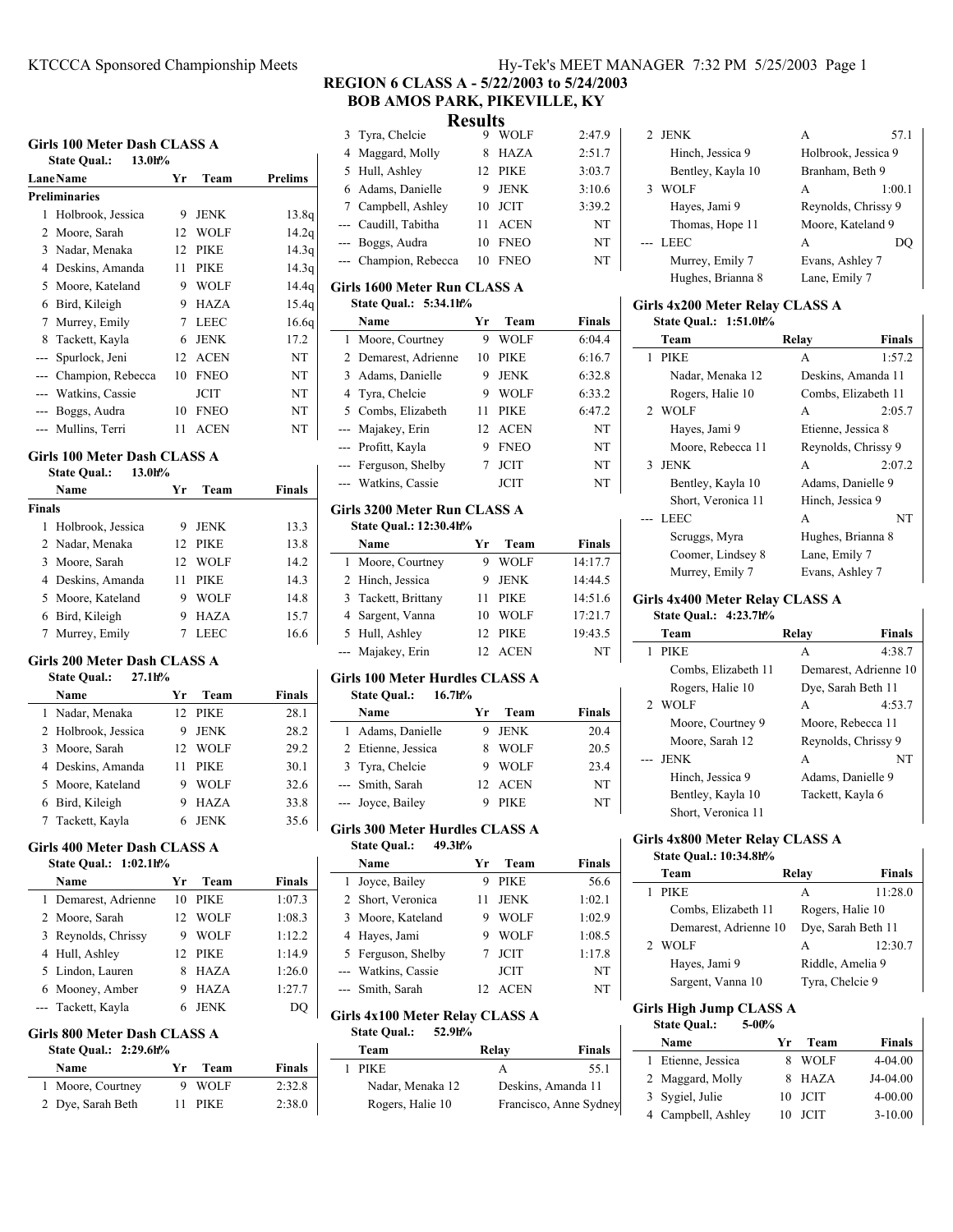5 3-08.00 Sargent, Vanna 10 WOLF 6 3-06.00 Cline, Alyissa 9 PIKE --- Ochoa, Katy 9 PIKE NH

**Name Yr Team Finals** 1 Davis, Christina 12 PIKE 7-00.00% 2 Branham, Beth 9 JENK 6-00.00

**Name Yr Team Finals** 1 Francisco, Anne Sydne 10 PIKE 14-02.00 2 Cline, Alyissa 9 PIKE 13-09.50 3 Etienne, Jessica 8 WOLF 13-05.50 4 Bentley, Kayla 10 JENK 12-03.00 5 Bird, Kileigh 9 HAZA 11-05.50 6 11-00.00 Short, Veronica 11 JENK 7 Lindon, Lauren 8 HAZA 10-11.00 --- Boggs, Audra 10 FNEO ND --- Ramsey, Jennifer 8 FNEO ND

**Name Yr Team Finals** 1 Holbrook, Jessica 9 JENK 31-08.75 2 Cody, Tarar CORD 31-05.50 3 Francisco, Anne Sydne 10 PIKE 30-05.00 4 Bentley, Kayla 10 JENK 26-04.50 5 Maggard, Molly 8 HAZA 25-03.00 6 24-10.00 Sygiel, Julie 10 JCIT 7 24-07.00 Vinson, Tyler 10 PIKE 8 Lindon, Lauren 8 HAZA 23-02.50 9 21-05.75 Riddle, Amelia 9 WOLF

**Name Yr Team Finals** 1 27-03.00 Skeans, Stephanie 12 SFLO 2 Thomas, Hope 11 WOLF 25-10.00 3 Branham, Beth 9 JENK 25-01.00 4 Sygiel, Julie 10 JCIT 23-11.00 5 23-07.00 Evans, Ashley 7 LEEC 5 Halcomb, Amy 10 HAZA 23-07.00 7 22-10.00 Hartsock, Amanda 11 PIKE 8 Hall, Megan 12 SFLO 20-11.00 9 Campbell, Ashley 10 JCIT 19-10.00 10 Riddle, Amelia 9 WOLF 18-02.00 --- Short, Veronica 11 JENK ND --- Harris, Megan 10 ACEN ND --- Martin, Jackie 12 ACEN ND

**(Girls High Jump CLASS A)**

Girls Pole Vault CLASS A<br>State Oual.: 7-00% **State Qual.:** 

**Girls Long Jump CLASS A State Qual.: 15-06%**

**Girls Triple Jump CLASS A State Qual.: 32-08%**

**Girls Shot Put CLASS A State Qual.: 31-09%**

# **REGION 6 CLASS A - 5/22/2003 to 5/24/2003**

**BOB AMOS PARK, PIKEVILLE, KY**

**Results**

|       | Girls Discus Throw CLASS A        |    |             |               |  |  |
|-------|-----------------------------------|----|-------------|---------------|--|--|
|       | <b>State Qual.:</b><br>$95 - 02%$ |    |             |               |  |  |
|       | Name                              | Yг | Team        | <b>Finals</b> |  |  |
| 1     | Sygiel, Julie                     | 10 | <b>JCIT</b> | 81-01         |  |  |
|       | 2 Branham, Beth                   | 9  | JENK        | 73-08         |  |  |
| 3     | Halcomb, Amy                      | 10 | <b>HAZA</b> | 72-08         |  |  |
| 4     | Hartsock, Amanda                  | 11 | <b>PIKE</b> | 69-05         |  |  |
|       | 5 Evans, Ashley                   | 7  | <b>LEEC</b> | 66-10         |  |  |
| 6     | Francisco, Anne Sydne             | 10 | <b>PIKE</b> | $61 - 04$     |  |  |
| 7     | Thomas, Hope                      | 11 | WOLF        | 57-10         |  |  |
| 8     | Hall, Megan                       | 12 | <b>SFLO</b> | 53-01         |  |  |
| 9     | Skeans, Stephanie                 | 12 | <b>SFLO</b> | 52-06         |  |  |
| 10    | Riddle, Amelia                    | 9  | <b>WOLF</b> | 47-09         |  |  |
| 11    | Mooney, Amber                     | 9  | HAZA        | $45 - 11$     |  |  |
|       | 12 Ferguson, Shelby               | 7  | <b>JCIT</b> | 42-09         |  |  |
| $---$ | Martin, Jackie                    | 12 | <b>ACEN</b> | ND            |  |  |
|       | Harris, Megan                     | 10 | <b>ACEN</b> | ND            |  |  |
|       |                                   |    |             |               |  |  |

## **Boys 100 Meter Dash CLASS A**

**State Qual.: 11.4h%**

|   | <b>LaneName</b>      | Yr | Team        | Prelims |
|---|----------------------|----|-------------|---------|
|   | <b>Preliminaries</b> |    |             |         |
| 1 | Frasure, Jarrod      | 12 | PIKE        | %11.1q  |
|   | 2 Sullivan, Paul     | 12 | <b>PIKE</b> | %11.3q  |
| 3 | Potter, Joby         | 12 | <b>JENK</b> | 11.6q   |
| 4 | Halsey, Tyler        | 11 | <b>WOLF</b> | 12.4q   |
| 5 | Smyth, Adam          | 9  | <b>PAIN</b> | 12.7q   |
| 6 | Bass, Kyle           | 9  | <b>PAIN</b> | 12.8q   |
| 7 | Blanton, Jerome      | 9  | HAZA        | 13.1q   |
| 8 | Gullett, Kyle        | 11 | <b>WOLF</b> | 14.4    |
| 9 | Ward, Jacob          | 7  | <b>LEEC</b> | 14.5    |
|   | 10 Chrisman, Tyler   | 7  | <b>LEEC</b> | 16.2    |
|   | --- Francis, Pace    | 11 | <b>ACEN</b> | NT      |
|   | --- Osley, Larry     | 10 | <b>FNEO</b> | NT      |
|   | --- Clemons, Grover  |    | <b>JCIT</b> | NT      |
|   | --- Jackson, Jeremy  | 10 | <b>FNEO</b> | NT      |
|   | --- Prater, James    | 12 | <b>ACEN</b> | NT      |

#### **Boys 100 Meter Dash CLASS A State Qual.: 11.4h%**

|               | State Qual.:<br>11.4h%                                                 |    |             |         |
|---------------|------------------------------------------------------------------------|----|-------------|---------|
|               | Name                                                                   | Yr | Team        | Finals  |
| <b>Finals</b> |                                                                        |    |             |         |
| 1             | Frasure, Jarrod                                                        |    | 12 PIKE     | 11.2%   |
|               | 2 Sullivan, Paul                                                       | 12 | <b>PIKE</b> | 11.6    |
| 3             | Potter, Joby                                                           | 12 | <b>JENK</b> | 11.7    |
| 4             | Halsey, Tyler                                                          | 11 | <b>WOLF</b> | 12.3    |
|               | 5 Smyth, Adam                                                          | 9  | <b>PAIN</b> | 12.6    |
| 6             | Bass, Kyle                                                             | 9  | <b>PAIN</b> | 12.8    |
| $7^{\circ}$   | Blanton, Jerome                                                        | 9  | HAZA        | 12.8    |
|               | <b>Boys 200 Meter Dash CLASS A</b><br><b>State Qual.:</b><br>$23.2h$ % |    |             |         |
|               | <b>LaneName</b>                                                        | Yr | Team        | Prelims |
|               | <b>Preliminaries</b>                                                   |    |             |         |
| 1             | Frasure, Jarrod                                                        | 12 | PIKE        | % 23.1q |
|               | 2 Sullivan, Paul                                                       | 12 | <b>PIKE</b> | % 23.2g |

| 3 Potter, Joby        |    | 12 JENK     | 24.2q |
|-----------------------|----|-------------|-------|
| 4 Halsey, Tyler       | 11 | <b>WOLF</b> | 25.9q |
| 5 Bass, Kyle          | 9  | <b>PAIN</b> | 26.0q |
| 6 Blevins, Matt       | 9  | <b>PAIN</b> | 26.2q |
| 7 Lutes, Thomas       |    | 11 LEEC     | 27.0q |
| 8 Blanton, Jerome     | 9  | <b>HAZA</b> | 27.0  |
| 9 Brewer, Christopher |    | LEEC        | 28.7  |
| --- Prater, James     |    | 12 ACEN     | NT    |
| --- Clemons, Grover   |    | <b>JCIT</b> | NT    |
| --- Greer, Tyler      |    | <b>SFLO</b> | NT    |
| --- Francis, Pace     | 11 | <b>ACEN</b> | NT    |
|                       |    |             |       |

### **Boys 200 Meter Dash CLASS A**

|               | $23.2h$ %<br><b>State Qual.:</b> |    |             |               |
|---------------|----------------------------------|----|-------------|---------------|
|               | Name                             | Yг | Team        | <b>Finals</b> |
| <b>Finals</b> |                                  |    |             |               |
| 1             | Sullivan, Paul                   |    | 12 PIKE     | 23.2%         |
|               | 2 Frasure, Jarrod                |    | 12 PIKE     | 23.5          |
|               | 3 Potter, Joby                   |    | 12 JENK     | 24.3          |
|               | 4 Blanton, Jerome                | 9  | <b>HAZA</b> | 24.4          |
|               | 4 Halsey, Tyler                  | 11 | WOLF        | 24.4          |
|               | 6 Bass, Kyle                     | 9  | <b>PAIN</b> | 26.0          |
|               | --- Blevins, Matt                | 9  | PAIN        | NT            |

#### **Boys 400 Meter Dash CLASS A State Qual.: 52.7h%**

|    | <b>LaneName</b>       | Yг | Team        | <b>Prelims</b>    |
|----|-----------------------|----|-------------|-------------------|
|    | <b>Preliminaries</b>  |    |             |                   |
| 1  | Tackett, Jonah        | 11 | <b>JENK</b> | 55.5q             |
|    | 2 Thompson, Nathaniel | 10 | <b>JENK</b> | 55.7q             |
| 3  | Sykes, Matthew        | 12 | PIKE        | 56.8q             |
| 4  | Beeler, Ben           | 12 | PIKE        | 57.2q             |
| 5  | Sizemore, Stephen     | 11 | HAZA        | 59.7 <sub>q</sub> |
| 6  | Blanton, Jerome       | 9  | <b>HAZA</b> | 1:00.1q           |
| 7  | Bass, Kyle            | 9  | <b>PAIN</b> | 1:00.1q           |
| 8  | Rose, Courtney        | 11 | <b>WOLF</b> | 1:00.4            |
| 9  | Tackett, Adam         | 11 | <b>SFLO</b> | 1:00.7            |
|    | 10 Cox, Aaron         | 8  | <b>PAIN</b> | 1:04.5            |
| 11 | Johnson, Marcum       | 7  | <b>LEEC</b> | 1:09.6            |
|    | 12 May, Thomas        | 7  | LEEC        | 1:14.2            |
|    | --- Francis, Austin   | 11 | ACEN        | NT                |

## **Boys 400 Meter Dash CLASS A**

|               | 52.7h%<br><b>State Qual.:</b> |    |             |        |
|---------------|-------------------------------|----|-------------|--------|
|               | Name                          | Уr | Team        | Finals |
| <b>Finals</b> |                               |    |             |        |
|               | 1 Tackett, Jonah              | 11 | <b>JENK</b> | 54.1   |
|               | 2 Thompson, Nathaniel         | 10 | JENK        | 54.3   |
|               | 3 Sykes, Matthew              |    | 12 PIKE     | 54.9   |
|               | 4 Beeler, Ben                 |    | 12 PIKE     | 56.1   |
|               | 5 Bass, Kyle                  | 9  | <b>PAIN</b> | 59.2   |
|               | 6 Sizemore, Stephen           | 11 | <b>HAZA</b> | 59.5   |
|               | Blanton, Jerome               | 9  | HAZA        | 59.7   |
|               |                               |    |             |        |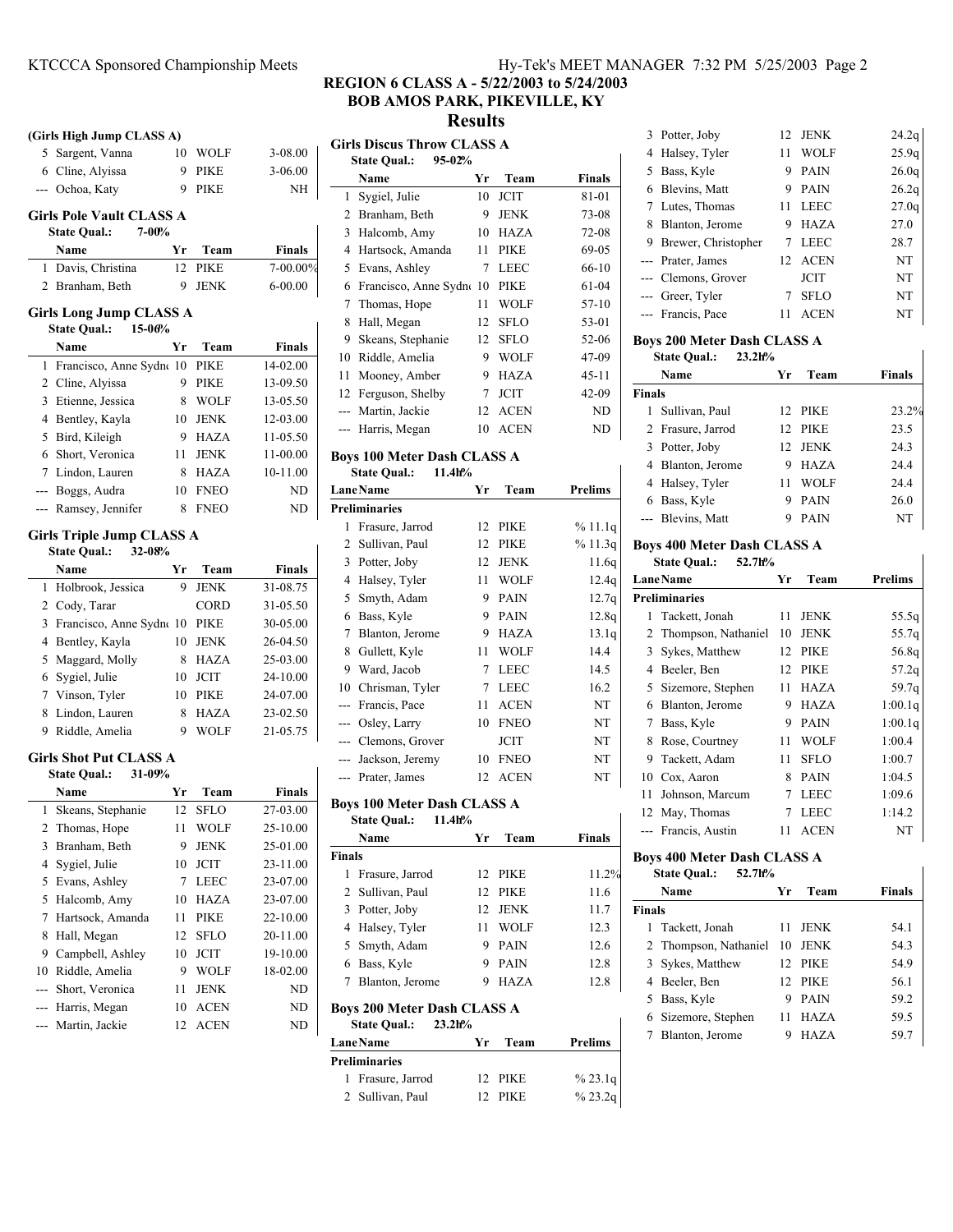# **Boys 800 Meter Dash CLASS A**

|              | State Oual.: 2:03.2h% |    |             |        |
|--------------|-----------------------|----|-------------|--------|
|              | Name                  | Yr | Team        | Finals |
| $\mathbf{1}$ | Grimm, Chris          | 9  | <b>JENK</b> | 2:13.2 |
|              | 2 Shetty, Abhi        | 12 | <b>PIKE</b> | 2:17.2 |
| 3            | Sargent, Terry        | 11 | <b>WOLF</b> | 2:22.5 |
| 4            | Gentry, Josh          | 8  | LEEC        | 2:25.2 |
|              | 5 Robinson, Chance    | 9  | <b>PIKE</b> | 2:28.6 |
|              | 6 Peixoto, Luiz       | 12 | <b>JENK</b> | 2:30.0 |
|              | 7 Cox, Aaron          | 8  | <b>PAIN</b> | 2:30.6 |
| 8            | Estes, Tim            | 10 | <b>LEEC</b> | 2:35.0 |
| 9.           | Walker, Bryan         | 8  | <b>PAIN</b> | 2:38.2 |
| 10           | Hall, Aaron           | 9  | <b>HAZA</b> | 2:44.5 |
| 11           | Rose, Brandon         | 11 | <b>WOLF</b> | 3:20.0 |
|              | Tackett, Adam         | 11 | <b>SFLO</b> | NT     |
|              | Webb, Kyle            | 12 | <b>ACEN</b> | NT     |

## **Boys 1600 Meter Run CLASS A State Qual.: 4:35.1h%**

|    | Name                 | Yr | Team        | Finals |
|----|----------------------|----|-------------|--------|
| 1. | Stanley, Adam        |    | 12 PIKE     | 4:45.2 |
|    | 2 Rasnick, Matthew   | 12 | <b>PIKE</b> | 4:55.3 |
|    | 3 Grimm, Chris       | 9  | <b>JENK</b> | 5:01.1 |
| 4  | Sargent, Terry       | 11 | <b>WOLF</b> | 5:32.6 |
| 5  | Estes, Tim           | 10 | <b>LEEC</b> | 5:36.5 |
|    | 6 Cox, Aaron         | 8  | <b>PAIN</b> | 5:44.8 |
|    | 7 Leatherman, Brooks | 9  | <b>SFLO</b> | 5:53.2 |
| 8  | Smith, Joseph        | 9  | HAZA        | 6:35.1 |
| 9  | Moore, Micheal       | 6  | <b>WOLF</b> | 6:58.8 |
|    | 10 Corbett, Matthew  | 7  | <b>JENK</b> | 7:19.9 |
|    | --- Meade, James     | 11 | <b>ACEN</b> | NT     |
|    | --- White, Travis    | 9  | <b>FNEO</b> | NT     |
|    | --- Jackson, Jeremy  | 10 | <b>FNEO</b> | NT     |
|    | --- Webb, Kyle       | 12 | <b>ACEN</b> | NT     |

### **Boys 3200 Meter Run CLASS A State Qual.: 10:28.4h%**

| Name | Уr                                                                                                                                                                                                                           | Team        | Finals             |
|------|------------------------------------------------------------------------------------------------------------------------------------------------------------------------------------------------------------------------------|-------------|--------------------|
|      |                                                                                                                                                                                                                              |             | 10:35.7            |
|      | 12.                                                                                                                                                                                                                          | <b>PIKE</b> | 11:22.5            |
|      | 10                                                                                                                                                                                                                           | <b>JENK</b> | 12:08.8            |
|      | 11                                                                                                                                                                                                                           | <b>WOLF</b> | 12:39.0            |
|      | 9                                                                                                                                                                                                                            | <b>JENK</b> | 12:53.1            |
|      | 8                                                                                                                                                                                                                            | <b>LEEC</b> | 13:10.6            |
|      | 10                                                                                                                                                                                                                           | <b>WOLF</b> | 14:33.7            |
|      |                                                                                                                                                                                                                              |             | NT                 |
|      | 11                                                                                                                                                                                                                           | <b>ACEN</b> | NT                 |
|      | 10                                                                                                                                                                                                                           | <b>FNEO</b> | NT                 |
|      | 10                                                                                                                                                                                                                           | <b>FNEO</b> | NT                 |
|      | 1 Stanley, Adam<br>2 Rasnick, Matthew<br>3 Bentley, Jarod<br>4 Sargent, Terry<br>5 Adams, Aaron<br>6 Gentry, Josh<br>7 Chambers, Patrick<br>--- O'Neil, Randy<br>--- Meade, James<br>--- Jackson, Jeremy<br>--- Osley, Larry |             | 12 PIKE<br>12 ACEN |

# **Boys 110 Meter Hurdles CLASS A**

| <b>State Qual.:</b><br>$16.1h$ % |    |         |        |  |
|----------------------------------|----|---------|--------|--|
| Name                             | ٧r | Team    | Finals |  |
| 1 Lowndes, Curt                  |    | 12 PIKE | 16.5   |  |
| 2 Oden, Kelon                    |    | 12 JENK | 19.8   |  |
| 3 Rose, Courtney                 | 11 | - WOLF  | 21.5   |  |
| 4 Tackett, Michael               | 10 | PIK E   | 21.6   |  |

# KTCCCA Sponsored Championship Meets Hy-Tek's MEET MANAGER 7:32 PM 5/25/2003 Page 3

# **REGION 6 CLASS A - 5/22/2003 to 5/24/2003 BOB AMOS PARK, PIKEVILLE, KY**

**Results**

|       | <b>Boys 300 Meter Hurdles CLASS A</b>                          |    |                       |               |
|-------|----------------------------------------------------------------|----|-----------------------|---------------|
|       | <b>State Qual.:</b><br>42.2h%                                  |    |                       |               |
|       | Name                                                           | Yr | Team                  | <b>Finals</b> |
| 1     | Dunn, Dexter                                                   | 10 | WOLF                  | 49.2          |
|       | 2 Tackett, Michael                                             | 10 | PIKE                  | 52.8          |
|       | 3 Leatherman, Brooks                                           | 9  | <b>SFLO</b>           | 56.1          |
|       | --- Collins, Ryan                                              | 8  | <b>ACEN</b>           | NT            |
|       | --- Lowndes, Curt                                              | 12 | <b>PIKE</b>           | DQ            |
|       | <b>Boys 4x100 Meter Relay CLASS A</b>                          |    |                       |               |
|       | <b>State Qual.:</b><br>45.6h%                                  |    |                       |               |
|       | Team                                                           |    | Relay                 | Finals        |
|       | 1 PIKE                                                         |    | А                     | 45.3%         |
|       | Sword, Derek 11                                                |    | Frasure, Jarrod 12    |               |
|       | Sullivan, Paul 12                                              |    | Blackburn, Luke 12    |               |
|       | 2 PAIN                                                         |    | A                     | 50.6          |
|       | Walker, Bryan 8                                                |    | Bass, Kyle 9          |               |
|       | Smyth, Adam 9                                                  |    | Blevins, Matt 9       |               |
| 3     | <b>WOLF</b>                                                    |    | A                     | 51.7          |
|       | Dunn, Dexter 10                                                |    | Elam, Eric 11         |               |
|       | Halsey, Tyler 11                                               |    | Rose, Courtney 11     |               |
| 4     | <b>LEEC</b>                                                    |    | A                     | 52.5          |
|       | Todd, Steven 11                                                |    | Wheeler, Shane 11     |               |
|       | Lutes, Thomas 11                                               |    | Brewer, Christopher 7 |               |
| $- -$ | <b>JENK</b>                                                    |    | A                     | DQ            |
|       | Thompson, Nathaniel 10 Tackett, Jonah 11                       |    |                       |               |
|       | Potter, Joby 12                                                |    | Oden, Kelon 12        |               |
|       | Boys 4x200 Meter Relay CLASS A                                 |    |                       |               |
|       | State Qual.: 1:35.3h%                                          |    |                       |               |
|       | Team                                                           |    | Relay                 | Finals        |
| 1     | <b>PIKE</b>                                                    |    | A                     | 1:35.4        |
|       | Pafunda, Max 8                                                 |    | Blackburn, Luke 12    |               |
|       | Sullivan, Paul 12                                              |    | Sword, Derek 11       |               |
| 2     | <b>LEEC</b>                                                    |    | A                     | 1:45.6        |
|       | Todd, Steven 11                                                |    | Wheeler, Shane 11     |               |
|       | Lutes, Thomas 11                                               |    | Gentry, Josh 8        |               |
| 3     | <b>PAIN</b>                                                    |    | A                     | 1:47.6        |
|       | Cox, Aaron 8                                                   |    | Smyth, Adam 9         |               |
|       | Blevins, Matt 9                                                |    | Walker, Bryan 8       |               |
|       | 4 JENK                                                         |    | А                     | 1:48.0        |
|       | Adams, Aaron 9                                                 |    | Bentley, Jarod 10     |               |
|       | Payne, Chris 11                                                |    | Potter, Joby 12       |               |
| 5     | <b>WOLF</b>                                                    |    | А                     | 1:49.9        |
|       | Dunn, Andrew 10                                                |    | Dunn, Dexter 10       |               |
|       | Sargent, Terry 11                                              |    | Perry, William 10     |               |
|       |                                                                |    |                       |               |
|       | <b>Boys 4x400 Meter Relay CLASS A</b><br>State Qual.: 3:36.8h% |    |                       |               |

| Team              | Relav             | <b>Finals</b>      |
|-------------------|-------------------|--------------------|
| <b>PIKE</b>       | A                 | 3:46.0             |
| Beeler, Ben 12    |                   | Blackburn, Luke 12 |
| Sykes, Matthew 12 | Lowndes, Curt 12  |                    |
| 2 JENK            | A                 | 3:59.4             |
| Adams, Aaron 9    | Bentley, Jarod 10 |                    |
| Tackett, Jonah 11 | Grimm, Chris 9    |                    |
|                   |                   |                    |

| 3<br>WOLF                                                          |    | А                   | 4:14.0              |  |
|--------------------------------------------------------------------|----|---------------------|---------------------|--|
| Gullett, Kyle 11                                                   |    | Hatton, David 9     |                     |  |
| Elam, Eric 11                                                      |    | Rose, Courtney 11   |                     |  |
| <b>Boys 4x800 Meter Relay CLASS A</b><br>State Qual.: 8:34.6h%     |    |                     |                     |  |
| Team                                                               |    | Relay               | <b>Finals</b>       |  |
| 1<br>PIKE                                                          |    | A                   | 8:37.7              |  |
| Beeler, Ben 12                                                     |    |                     | Rasnick, Matthew 12 |  |
| Stanley, Adam 12                                                   |    | Sykes, Matthew 12   |                     |  |
| 2<br><b>JENK</b>                                                   |    | A                   | 9:22.8              |  |
| Adams, Aaron 9                                                     |    | Bentley, Jarod 10   |                     |  |
| Thompson, Nathaniel 10                                             |    | Grimm, Chris 9      |                     |  |
| 3<br>WOLF                                                          |    | A                   | 10:22.3             |  |
| Chambers, Patrick 10                                               |    | Elam, Eric 11       |                     |  |
| Gullett, Kyle 11                                                   |    | Sargent, Terry 11   |                     |  |
|                                                                    |    |                     |                     |  |
| Boys High Jump CLASS A                                             |    |                     |                     |  |
| <b>State Qual.:</b><br>$5-10%$                                     |    |                     |                     |  |
| Name                                                               | Yr | Team                | <b>Finals</b>       |  |
| 1 Oden, Kelon                                                      | 12 | <b>JENK</b>         | 5-06.00             |  |
| Jones, Steven<br>2                                                 | 10 | PAIN                | $J5-06.00$          |  |
| 3<br>Sizemore, Stephen                                             | 11 | HAZA                | 5-04.00             |  |
| 4<br>Cecil, Drew                                                   | 12 | PIKE                | 5-02.00             |  |
| 5<br>Dunn, Dexter                                                  | 10 | WOLF                | 5-00.00             |  |
| --- Kennedy, Derek                                                 | 12 | <b>ACEN</b>         | NΗ                  |  |
| --- Pack, Brad                                                     | 12 | <b>ACEN</b>         | NH                  |  |
| --- Taylor, Josh                                                   | 10 | WOLF                | NΗ                  |  |
| --- Hatton, David                                                  | 9  | WOLF                | NΗ                  |  |
| --- Lemaster, Travis                                               |    | WOLF                | NΗ                  |  |
| Holbrook, Shane<br>$---$                                           | 9  | <b>FNEO</b>         | <b>NH</b>           |  |
| <b>Boys Pole Vault CLASS A</b>                                     |    |                     |                     |  |
| <b>State Qual.:</b><br>$10 - 06%$                                  |    |                     |                     |  |
| Name                                                               | Yr | Team                | <b>Finals</b>       |  |
| 1<br>Tackett, Jonah                                                | 11 | JENK                | 10-06.00%           |  |
| 2<br>Jones, Steven                                                 | 10 | PAIN                | 10-00.00            |  |
| 3<br>Myers, Griffin                                                | 9  | <b>PIKE</b>         | 8-00.00             |  |
| 4 Adkins, Brandon                                                  | 9  | PIKE                | 7-06.00             |  |
| Holbrook, Shane<br><u>.</u>                                        | 9  | <b>FNEO</b>         | NΗ                  |  |
|                                                                    |    |                     |                     |  |
| <b>Boys Long Jump CLASS A</b><br><b>State Qual.:</b><br>$20 - 00%$ |    |                     |                     |  |
| Name                                                               | Yr |                     | <b>Finals</b>       |  |
| Oden, Kelon<br>1                                                   | 12 | Team<br><b>JENK</b> | 20-00.50%           |  |
| 2<br>Jones, Steven                                                 | 10 | PAIN                | 19-11.00            |  |
| 3<br>Blackburn, Luke                                               | 12 | PIKE                | 18-05.00            |  |
| 4<br>Tackett, Adam                                                 | 11 | SFLO                | 17-01.50            |  |
| 5<br>Wheeler, Shane                                                | 11 | <b>LEEC</b>         | 17-01.00            |  |
| Sword, Derek<br>6                                                  | 11 | <b>PIKE</b>         | 17-00.50            |  |
|                                                                    |    |                     |                     |  |

| 4 Tackett, Adam      | 11 | <b>SFLO</b> | 17-01.50 |
|----------------------|----|-------------|----------|
| 5 Wheeler, Shane     | 11 | LEEC        | 17-01.00 |
| 6 Sword, Derek       | 11 | <b>PIKE</b> | 17-00.50 |
| 7 Gullett, Kyle      | 11 | <b>WOLF</b> | 15-09.50 |
| 8 Hall, Aaron        | 9  | <b>HAZA</b> | 14-10.00 |
| 9 Leatherman, Brooks | 9. | <b>SFLO</b> | 14-08.00 |
| 10 Hatton, David     | 9. | <b>WOLF</b> | 14-06.00 |
| 11 Collett, Jeff     |    | 9 PAIN      | 13-03.00 |
| --- Kennedy, Derek   |    | 12 ACEN     | ND       |
| --- Francis, Austin  |    | 11 ACEN     | ND       |
| --- Clemons, Grover  |    | JCIT        | ND       |